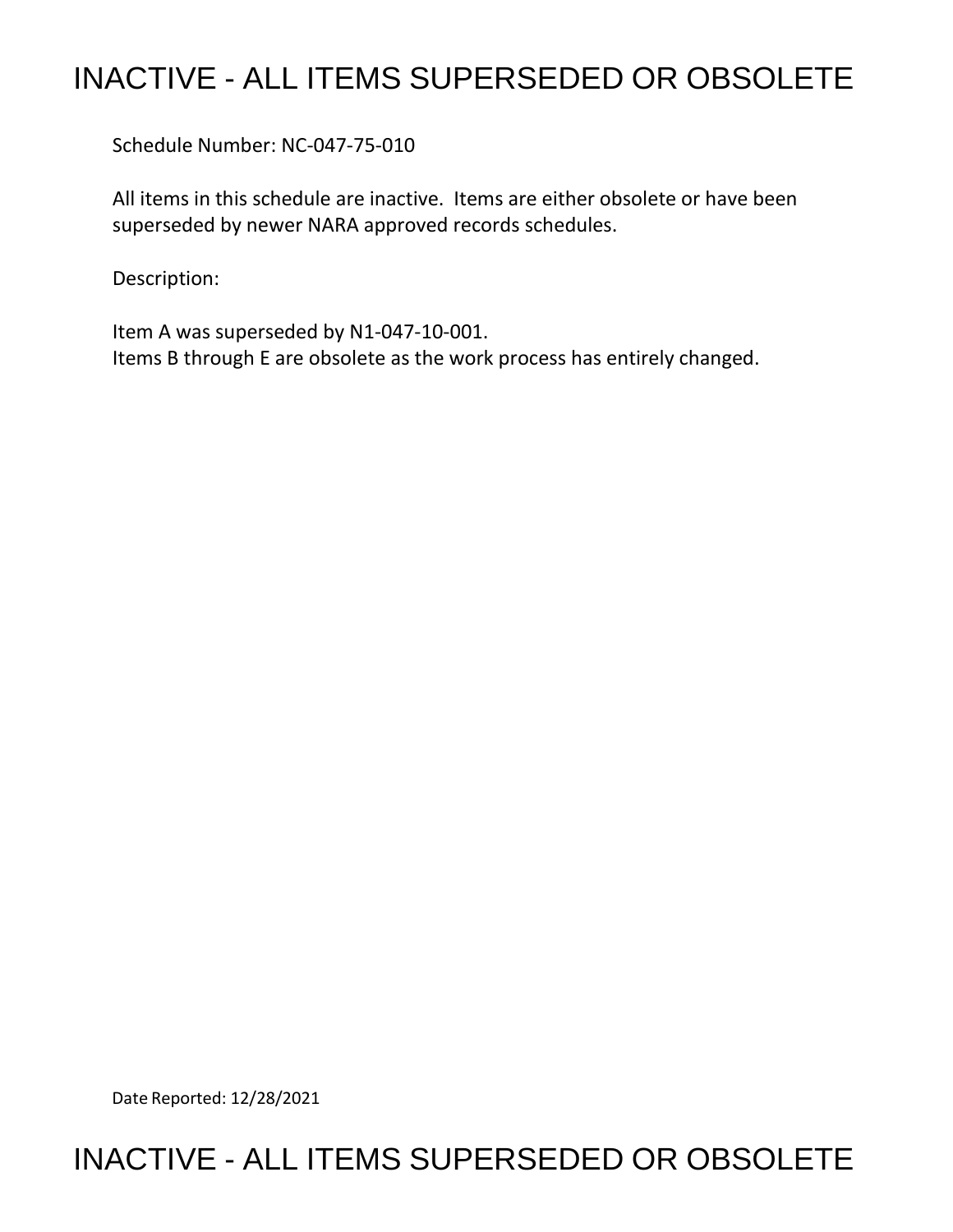|                                       | Standard Form No. 115<br>Revised November 1951<br>Prescribed by General Services                                                                                                                                                                                                                                                                                                                                                                                                                                                                                                                                                                                                                                                                                                                                                                                                                                                                                                                                               |                                                                                                                                       |                           |  |
|---------------------------------------|--------------------------------------------------------------------------------------------------------------------------------------------------------------------------------------------------------------------------------------------------------------------------------------------------------------------------------------------------------------------------------------------------------------------------------------------------------------------------------------------------------------------------------------------------------------------------------------------------------------------------------------------------------------------------------------------------------------------------------------------------------------------------------------------------------------------------------------------------------------------------------------------------------------------------------------------------------------------------------------------------------------------------------|---------------------------------------------------------------------------------------------------------------------------------------|---------------------------|--|
| Administration<br>GSA Reg. $3-IV-106$ | REQUEST FOR AUTHORITY<br>DATE RECEIVED                                                                                                                                                                                                                                                                                                                                                                                                                                                                                                                                                                                                                                                                                                                                                                                                                                                                                                                                                                                         | <b>LEAVE BLANK</b><br>JOB NO.                                                                                                         |                           |  |
| 115-103                               | TO DISPOSE OF RECORDS<br>DEC <sub>10</sub>                                                                                                                                                                                                                                                                                                                                                                                                                                                                                                                                                                                                                                                                                                                                                                                                                                                                                                                                                                                     | 1974                                                                                                                                  |                           |  |
|                                       | (See Instructions on Reverse)<br>7 S G<br>DATE APPROVED                                                                                                                                                                                                                                                                                                                                                                                                                                                                                                                                                                                                                                                                                                                                                                                                                                                                                                                                                                        |                                                                                                                                       |                           |  |
| TO.                                   | GENERAL SERVICES ADMINISTRATION,<br>NATIONAL ARCHIVES AND RECORDS SERVICE, WASHINGTON, D.C. 20408                                                                                                                                                                                                                                                                                                                                                                                                                                                                                                                                                                                                                                                                                                                                                                                                                                                                                                                              | N C                                                                                                                                   | 17-75-10                  |  |
|                                       | 1 FROM (AGENCY OR ESTABLISHMENT)<br>Department of Health, Education, and Welfare                                                                                                                                                                                                                                                                                                                                                                                                                                                                                                                                                                                                                                                                                                                                                                                                                                                                                                                                               | NOTIFICATION TO AGENCY<br>In accordance with the provisions of 44 U.S C.                                                              |                           |  |
| 2 MAJOR SUBDIVISION                   | Social Security Administration                                                                                                                                                                                                                                                                                                                                                                                                                                                                                                                                                                                                                                                                                                                                                                                                                                                                                                                                                                                                 | 3303a the disposal request, including amend-<br>ments, is approved except for items that may<br>be stamped "disposal not approved" or |                           |  |
| 3 MINOR SUBDIVISION                   | "withdrawn" in column 10.<br>Office of Administration                                                                                                                                                                                                                                                                                                                                                                                                                                                                                                                                                                                                                                                                                                                                                                                                                                                                                                                                                                          |                                                                                                                                       |                           |  |
|                                       | 4. NAME OF PERSON WITH WHOM TO CONFER<br>5. TEL. EXT.<br>45770<br>Charles D. Smith                                                                                                                                                                                                                                                                                                                                                                                                                                                                                                                                                                                                                                                                                                                                                                                                                                                                                                                                             |                                                                                                                                       |                           |  |
|                                       | <b>6. CERTIFICATE OF AGENCY REPRESENTATIVE</b>                                                                                                                                                                                                                                                                                                                                                                                                                                                                                                                                                                                                                                                                                                                                                                                                                                                                                                                                                                                 |                                                                                                                                       |                           |  |
| (Date)                                | The records will cease to have sufficient value<br>The records have<br>в<br>to warrant further retention on the expiration<br>ceased to have suffi-<br>X<br>cient value to warrant<br>of the period of time indicated or on the pecur-<br>rencp of the dvent specified.<br>further retention.<br>(Signature of Agency Representative)                                                                                                                                                                                                                                                                                                                                                                                                                                                                                                                                                                                                                                                                                          | SSA Records Officer<br>(Title)                                                                                                        |                           |  |
| 7.<br><b>ITEM NO</b>                  | 8 DESCRIPTION OF ITEM<br>(WITH INCLUSIVE DATES OR RETENTION PERIODS)                                                                                                                                                                                                                                                                                                                                                                                                                                                                                                                                                                                                                                                                                                                                                                                                                                                                                                                                                           | 9<br>SAMPLE OR<br>JOB NO.                                                                                                             | 10<br><b>ACTION TAKEN</b> |  |
|                                       | Forms History Folders<br>А.<br>These folders contain documents accumulated in<br>evaluating the requirement for, designing, and<br>procuring a particular SSA form. Included are<br>justification statements (Form SSA-5100, Request for<br>Forms Action); internal and OMB clearances; camera<br>copies; memorandums and notes to the file; copies<br>of printing requisitions (Form SSA-100, SSA Printing<br>Requisition) and specifications; procurement<br>documents; delivery instructions; samples; copies of<br>approved suggestions; history sheets (Form CO-5082,<br>Form History); and similar documents.<br>Remove and destroy documents relating to a<br>ı.<br>previous printing of the form when superseded by<br>current material. Note: One copy of each<br>edition of the form, the initial justification<br>statement (SSA-5100), and the history sheet<br>(CO-5082) will be retained until the history<br>folder is destroyed.<br>Destroy the history folder 1 year after<br>2.<br>obsolescence of the form. |                                                                                                                                       |                           |  |
|                                       | $C_{OM}$ to Appency $\sqrt{117/15/10}$                                                                                                                                                                                                                                                                                                                                                                                                                                                                                                                                                                                                                                                                                                                                                                                                                                                                                                                                                                                         |                                                                                                                                       |                           |  |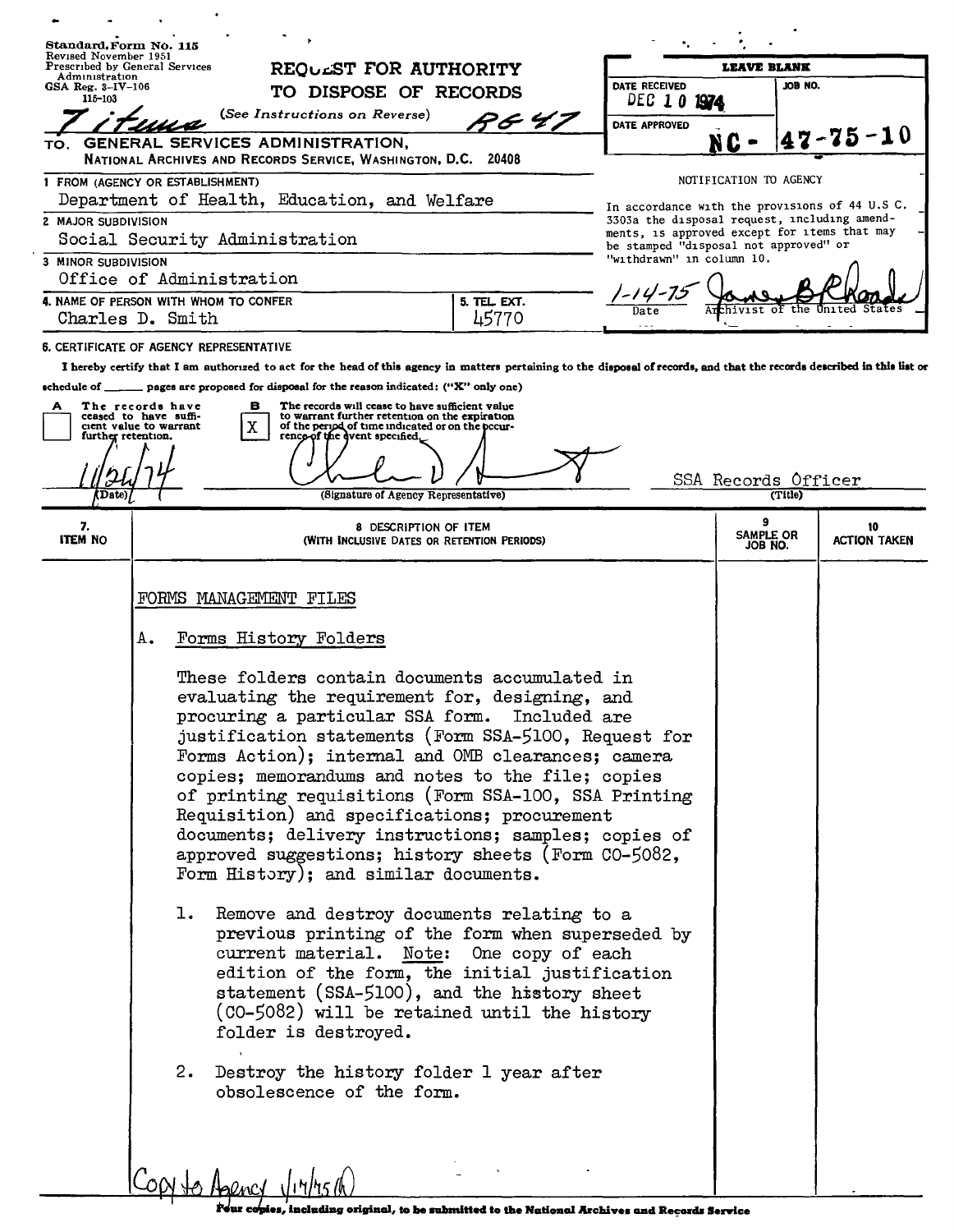Standard Form No. 115-A<br>Revised November 1951<br>Prescribed by General Services Administration<br>GSA Reg 3-IV-106<br>115-202<br>115-202

 $\blacksquare$ 

 $\bullet$ 

L.

.

pages

## **REQUEST FOR AUTHORITY TO DISPOSE OF RECORDS-Continuation Sheet**

| 7<br><b>ITEM NO</b> | 8 DESCRIPTION OF ITEM<br>(WITH INCLUSIVE DATES OR RETENTION PERIODS)                                                                                                                                                                                                                                                                                                                                                                                                                                                                                                                                                                                                                                                                                                                                    | 9<br><b>SAMPLE OR</b><br>ON BOL | 10<br><b>ACTION TAKEN</b> |
|---------------------|---------------------------------------------------------------------------------------------------------------------------------------------------------------------------------------------------------------------------------------------------------------------------------------------------------------------------------------------------------------------------------------------------------------------------------------------------------------------------------------------------------------------------------------------------------------------------------------------------------------------------------------------------------------------------------------------------------------------------------------------------------------------------------------------------------|---------------------------------|---------------------------|
|                     | в.<br>Functional File<br>The functional file is a collection of all SSA forms<br>arranged by functional classification. It is used<br>by forms management personnel in determining whether<br>to approve or disapprove the development of a new<br>form and in determining whether existing forms<br>should be consolidated.<br>Remove and destroy form when it is discontinued,<br>superseded, or obsoleted.                                                                                                                                                                                                                                                                                                                                                                                           |                                 |                           |
|                     | $\mathfrak{c}$ .<br>Forms Facsimile Catalog<br>This catalog contains a reproduction of each form<br>(other than central office forms) prescribed for use<br>in SSA. Each form is reproduced on a separate loose-<br>leaf page which also contains certain information<br>about the form (e.g., whether it's new or revised,<br>for public or internal use, superseding another<br>form, etc.) The catalog is used in answering<br>inquiries about the availability and use of a<br>particular form and in ordering new stock.<br>1. Office Having SSA-wide Forms Management<br>Responsibility<br>Destroy individual pages when superseded.<br>2.<br>Other Offices<br>Destroy individual pages when superseded. Place<br>notices regarding obsolete forms in a separate<br>binder. Destroy after 1 year. |                                 |                           |
|                     | Work Count Control Cards<br>D.<br>These cards are used to record information on the<br>processing of requests for new, revised, or reprinted<br>forms by the forms management unit. The information<br>is compiled in a monthly statistical report.<br>Included is Form CO-0962, Forms Management Work<br>Count Control, or its equivalent.<br>Place in an inactive file after preparation of the<br>monthly report. Destroy 1 year thereafter.                                                                                                                                                                                                                                                                                                                                                         |                                 |                           |